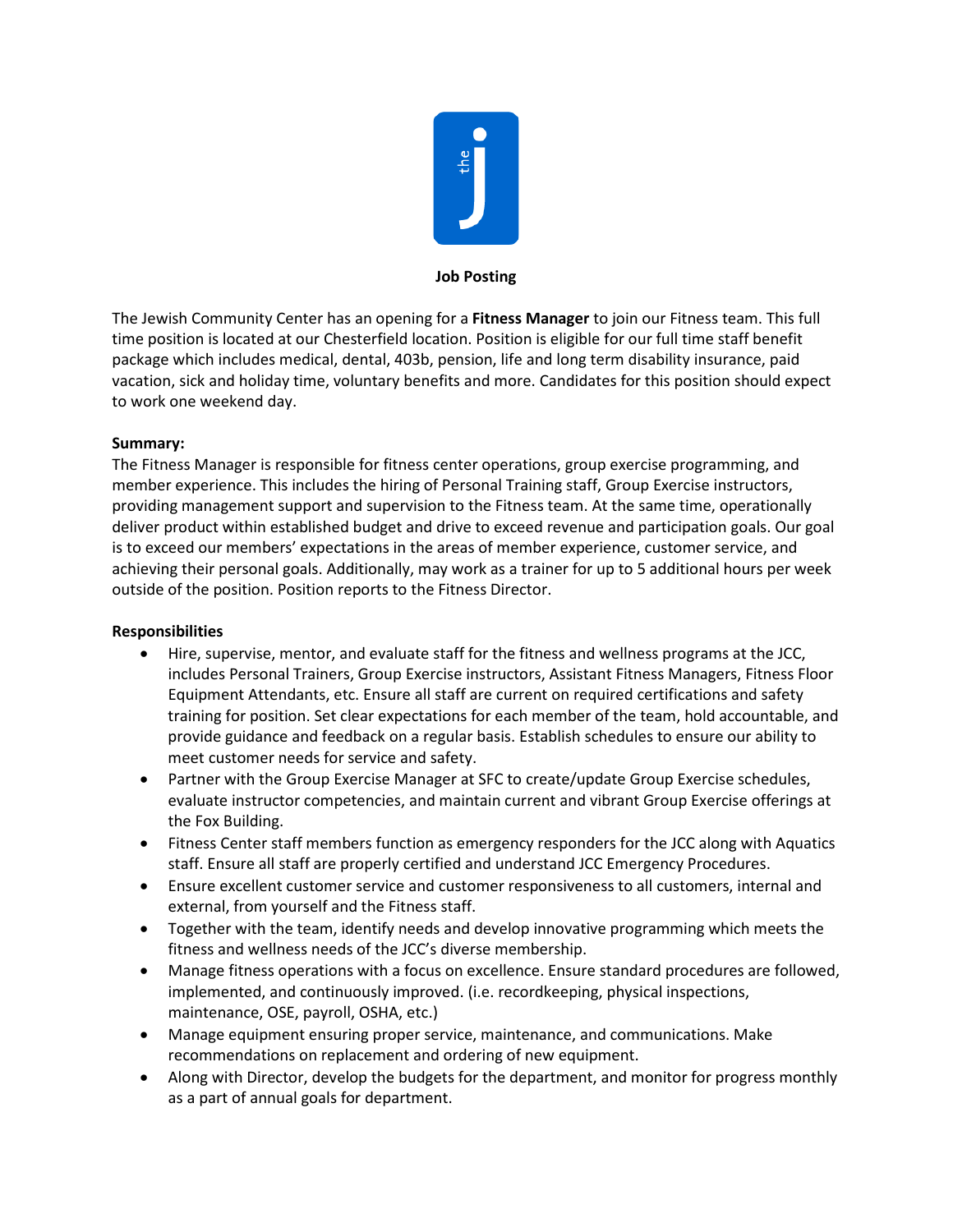- Understand and be committed to the mission and vision of the JCC. Be knowledgeable about programming at the J and advocate for both programs and staff. Participate in and promote programs and events.
- Drive the integration and cross promotion of programs across the entire organization to maximize participation and revenue.
- Coordinate with other departments within the JCC to identify opportunities and develop interdepartmental programming. Develop and ensure effective collaboration between the Fitness and Wellness staff both within the team and with other JCC departments.
- Develop and implement strategies for improving participation and financial outcomes for programming while still meeting the fitness and wellness needs for members from all age groups and fitness levels.
- Work closely with Marketing to develop and implement marketing initiatives and budgets. Monitor for effectiveness and impact toward goals. (revenue, participation, communication, etc.)
- Monitor fitness and wellness programs, services, and sales activities of the JCC as well as those of our competitors. Analyze and recommend changes and or new concepts to keep our product/equipment offerings current.
- Track and prepare program reports (participation, revenue, sales, etc.) and monitor progress vs. goal.
- Ensure proper rendering and payroll procedures are implemented and followed. Train staff as needed; audit on regular basis.
- Follow all policies and procedures of the JCC and ensure that the Fitness team does the same.
- Attend necessary meetings, events, and training sessions as required.
- Other duties as assigned by manager.

## **Qualifications:**

- High School Diploma or GED required. BA/BS in related field is preferred.
- Must hold a current, nationally recognized personal or athletic trainer certification.
- Must hold a current, nationally recognized group exercise certification.
- Prior supervisory/management experience is required.
- Experience with fitness industry member management software is desired and a demonstrated ability to learn new software applications.
- Must be familiar with retail point of sale processes and best practices.
- Basic knowledge of fitness equipment, service, and maintenance is desired.
- Strongly developed customer service skills as demonstrated through prior work experiences are required.
- Must be proficient in Microsoft Office Suite (Word, Excel, PowerPoint, Outlook, Access)
- Strong written and verbal communications skills are required.
- Current American Red Cross CPR/First Aid/AED for Professional Rescuer is required. Training provided if expired.
- Ability to work a flexible schedule to include evenings and weekends is required.
- Physically must be able to bend, stoop, carry, and lift up to 50 lbs. as well as assist with larger lifts.

For further information about the J, please see our website[: www.jccstl.org](http://www.jccstl.org/) .